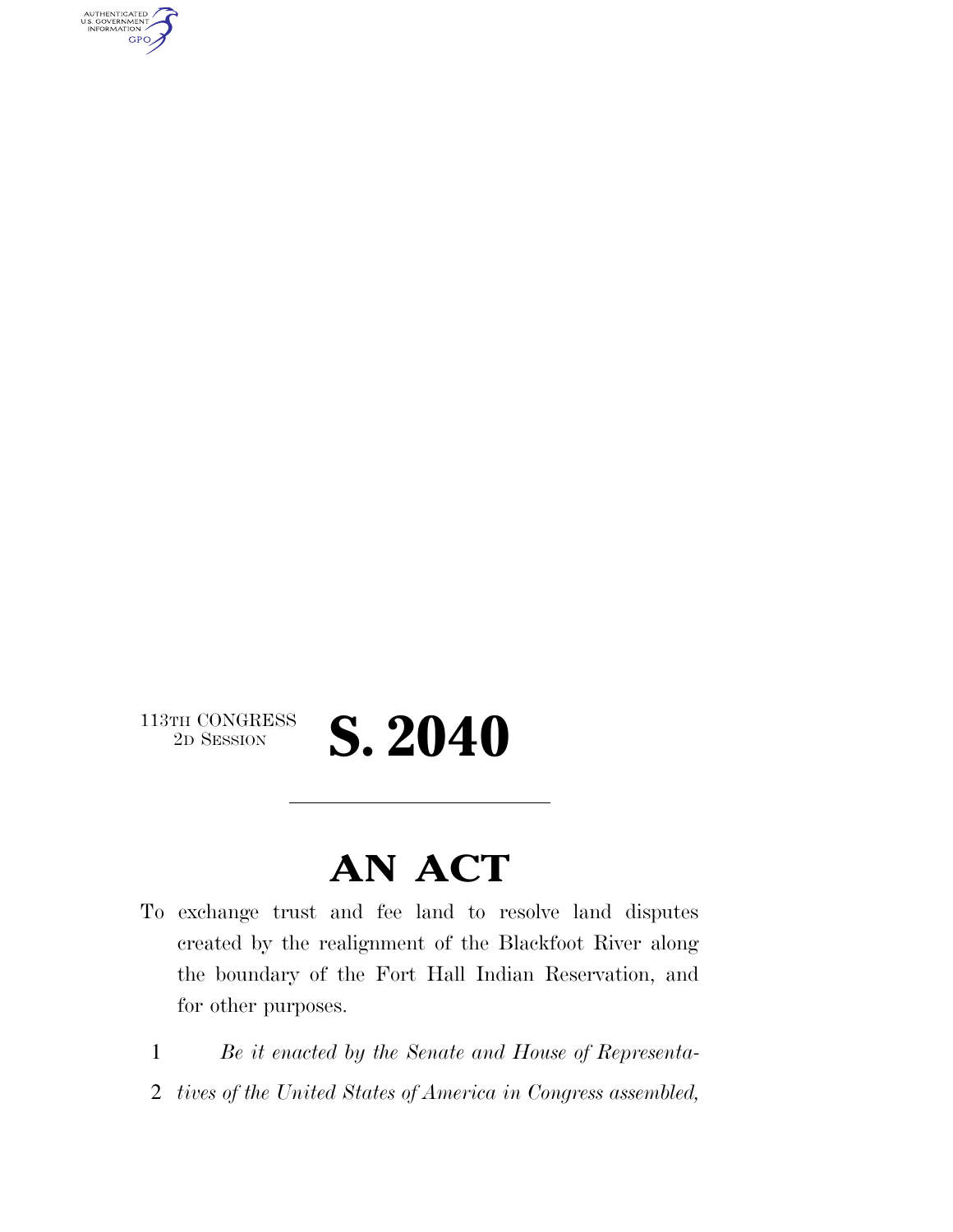#### **SECTION 1. SHORT TITLE.**

 This Act may be cited as the ''Blackfoot River Land Exchange Act of 2014''.

#### **SEC. 2. FINDINGS; PURPOSES.**

(a) FINDINGS.—Congress finds that—

 (1) the Shoshone-Bannock Tribes, a federally recognized Indian tribe with tribal headquarters at Fort Hall, Idaho—

 (A) adopted a tribal constitution and by-10 laws on March 31, 1936, that were approved by 11 the Secretary of the Interior on April 30, 1936, pursuant to the Act of June 18, 1934 (25 U.S.C. 461 et seq.) (commonly known as the ''Indian Reorganization Act'');

 (B) has entered into various treaties with 16 the United States, including the Second Treaty of Fort Bridger, executed on July 3, 1868; and

 (C) has maintained a continuous govern- ment-to-government relationship with the United States since the earliest years of the Union;

 $(2)(A)$  in 1867, President Andrew Johnson des- ignated by Executive order the Fort Hall Reserva- tion for various bands of Shoshone and Bannock In-dians;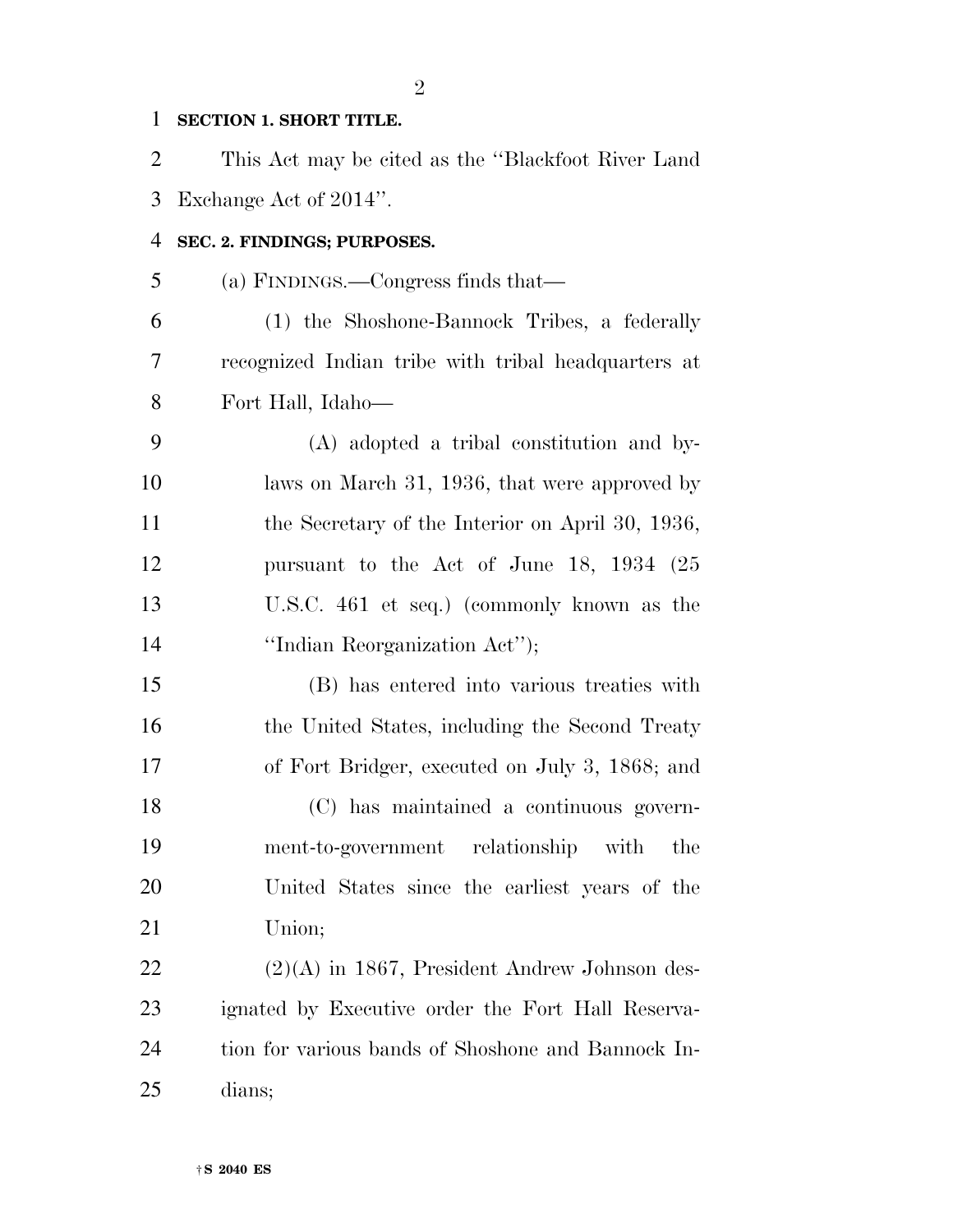| $\mathbf{1}$ | (B) the Reservation is located near the cities of      |
|--------------|--------------------------------------------------------|
| 2            | Blackfoot and Pocatello in southeastern Idaho; and     |
| 3            | (C) article 4 of the Second Treaty of Fort             |
| 4            | Bridger secured the Reservation as a "permanent"       |
| 5            | home" for the Shoshone-Bannock Tribes;                 |
| 6            | $(3)(A)$ according to the Executive order referred     |
| 7            | to in paragraph $(2)(A)$ , the Blackfoot River, as the |
| 8            | river existed in its natural state—                    |
| 9            | (i) is the northern boundary of the Res-               |
| 10           | ervation; and                                          |
| 11           | (ii) flows in a westerly direction along that          |
| 12           | northern boundary; and                                 |
| 13           | (B) within the Reservation, land use in the            |
| 14           | River watershed is dominated by—                       |
| 15           | (i) rangeland;                                         |
| 16           | (ii) dry and irrigated farming; and                    |
| 17           | (iii) residential development;                         |
| 18           | $(4)(A)$ in 1964, the Corps of Engineers com-          |
| 19           | pleted a local flood protection project on the River—  |
| <b>20</b>    | (i) authorized by section 204 of the Flood             |
| 21           | Control Act of 1950 (64 Stat. 170); and                |
| 22           | (ii) sponsored by the Blackfoot River Flood            |
| 23           | Control District No. 7;                                |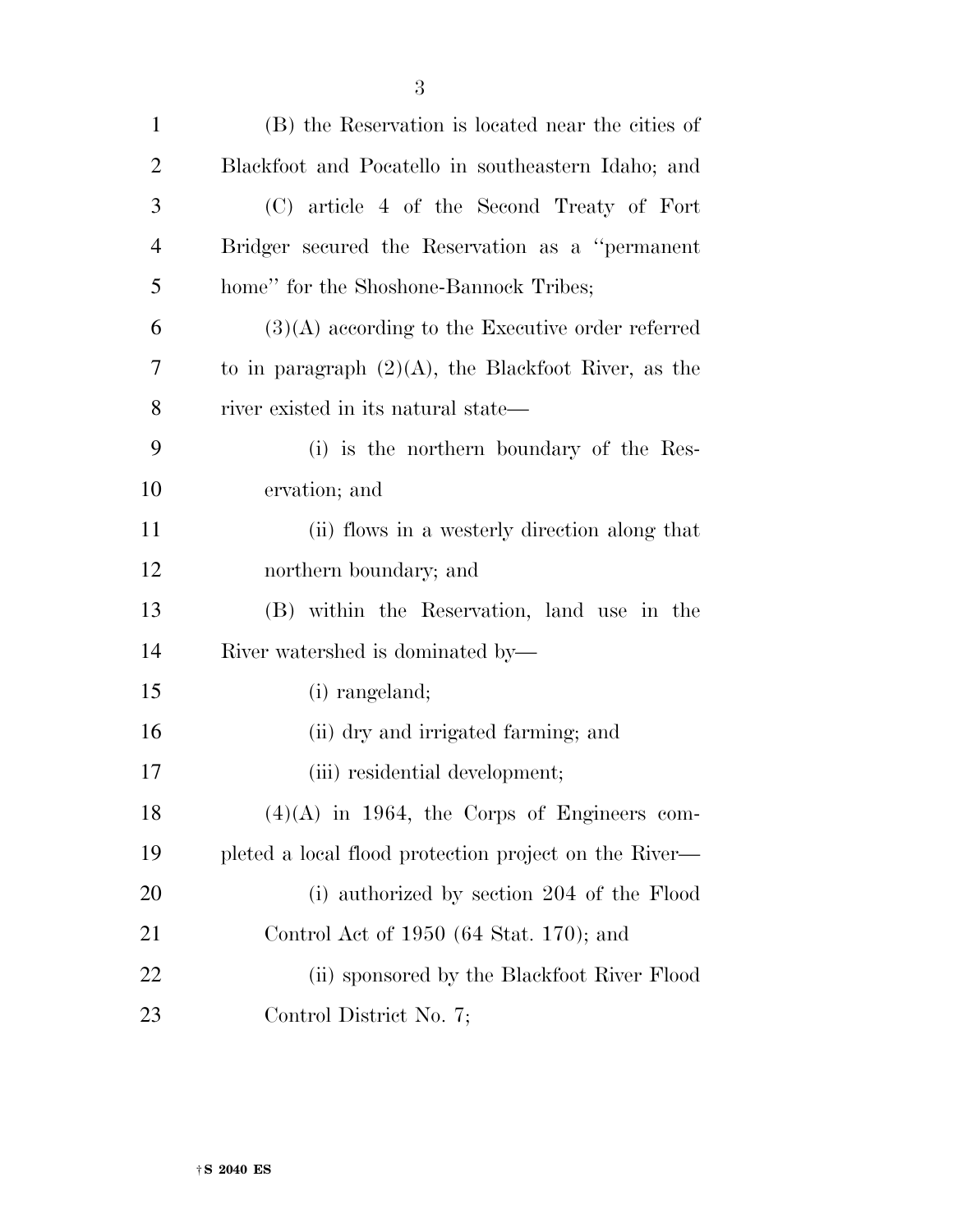| $\mathbf{1}$   | (B) the project consisted of building levees, re-     |
|----------------|-------------------------------------------------------|
| $\overline{2}$ | placing irrigation diversion structures, replacing    |
| 3              | bridges, and channel realignment; and                 |
| 4              | (C) the channel realignment portion of the            |
| 5              | project severed various parcels of land located con-  |
| 6              | tiguous to the River along the boundary of the Res-   |
| 7              | ervation, resulting in Indian land being located      |
| 8              | north of the Realigned River and non-Indian land      |
| 9              | being located south of the Realigned River;           |
| 10             | (5) beginning in 1999, the Cadastral Survey           |
| 11             | Office of the Bureau of Land Management con-          |
| 12             | ducted surveys of—                                    |
| 13             | $(A)$ 25 parcels of Indian land; and                  |
| 14             | (B) 19 parcels of non-Indian land; and                |
| 15             | $(6)$ the enactment of this Act and separate          |
| 16             | agreements of the parties would represent a resolu-   |
| 17             | tion of the disputes described in subsection $(b)(1)$ |
| 18             | among—                                                |
| 19             | $(A)$ the Tribes;                                     |
| 20             | (B) the allottees; and                                |
| 21             | (C) the non-Indian landowners.                        |
| 22             | (b) PURPOSES.—The purposes of this Act are—           |
| 23             | (1) to resolve the land ownership and land use        |
| 24             | disputes resulting from realignment of the River by   |
| 25             | the Corps of Engineers during calendar year 1964      |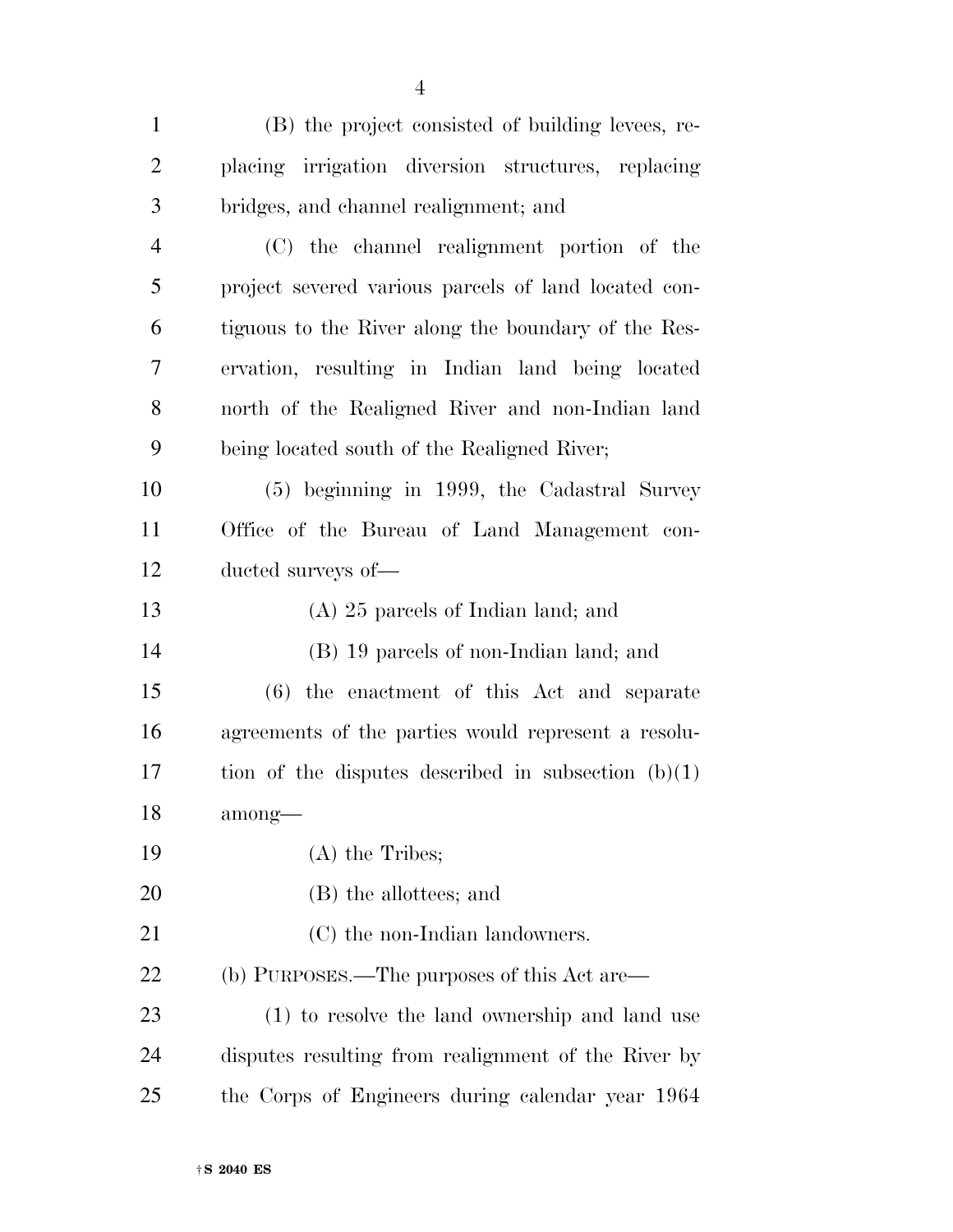| $\mathbf{1}$   | pursuant to the project described in subsection       |
|----------------|-------------------------------------------------------|
| $\overline{2}$ | $(a)(4)(A);$ and                                      |
| 3              | $(2)$ to achieve a final and fair solution to re-     |
| 4              | solve those disputes.                                 |
| 5              | SEC. 3. DEFINITIONS.                                  |
| 6              | In this Act:                                          |
| 7              | (1) ALLOTTEE.—The term "allottee" means an            |
| 8              | heir of an original allottee of the Reservation who   |
| 9              | owns an interest in a parcel of land that is—         |
| 10             | (A) held in trust by the United States for            |
| 11             | the benefit of the allottee; and                      |
| 12             | (B) located north of the Realigned River              |
| 13             | within the exterior boundaries of the Reserva-        |
| 14             | tion.                                                 |
| 15             | (2) BLACKFOOT RIVER FLOOD CONTROL DIS-                |
| 16             | TRICT NO. 7.-The term "Blackfoot River Flood          |
| 17             | Control District No. 7" means the governmental        |
| 18             | subdivision in the State of Idaho, located at 75 East |
| 19             | Judicial, Blackfoot, Idaho, that—                     |
| 20             | $(A)$ is responsible for maintenance and re-          |
| 21             | pair of the Realigned River; and                      |
| 22             | (B) represents the non-Indian landowners              |
| 23             | relating to the resolution of the disputes de-        |
| 24             | scribed in section $2(b)(1)$ in accordance with       |
| 25             | this Act.                                             |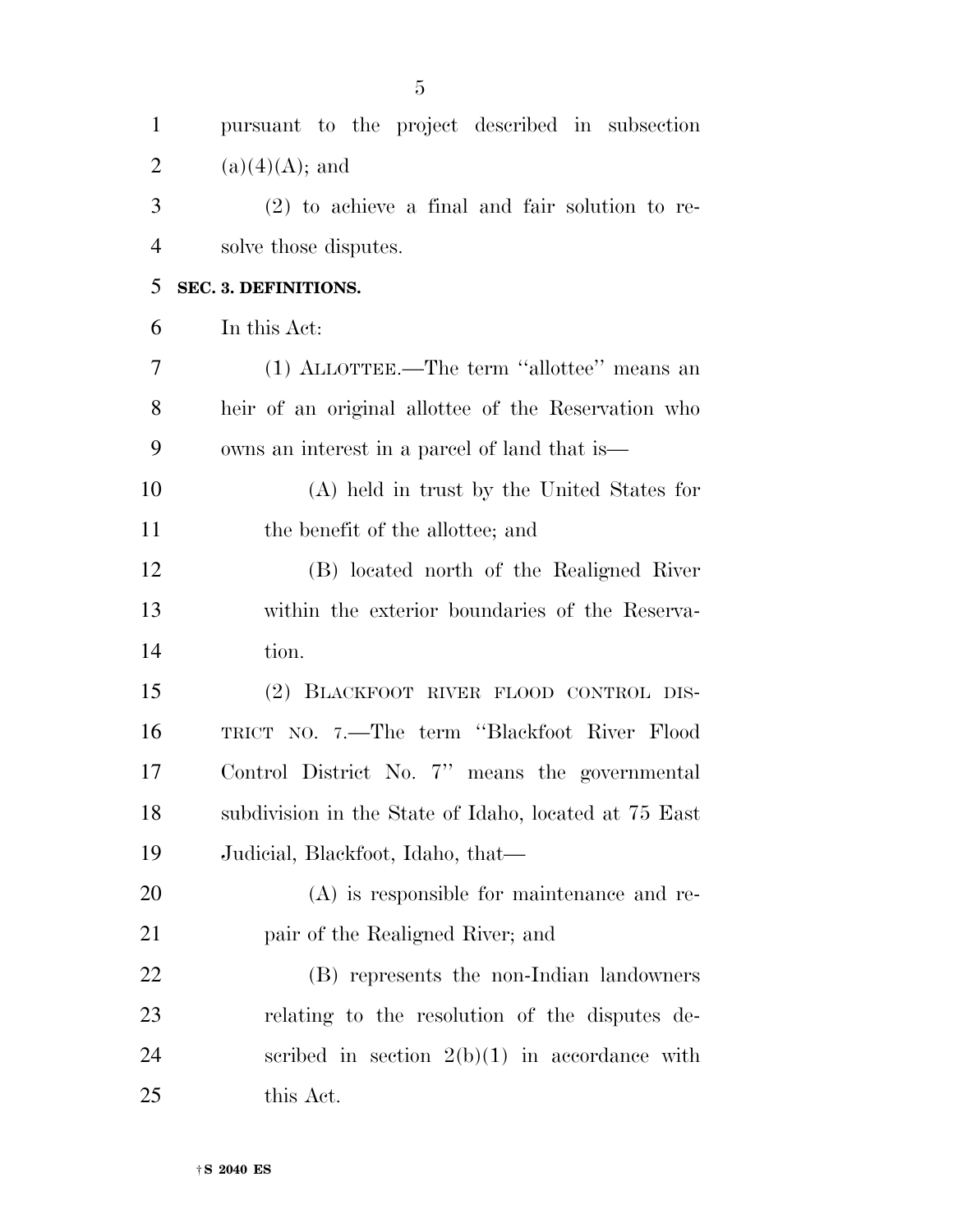| 1              | (3) INDIAN LAND.—The term "Indian land"               |
|----------------|-------------------------------------------------------|
| $\overline{2}$ | means any parcel of land that is                      |
| 3              | (A) held in trust by the United States for            |
| 4              | the benefit of the Tribes or the allottees;           |
| 5              | (B) located north of the Realigned River;             |
| 6              | and                                                   |
| 7              | $(C)$ identified in exhibit A of the survey of        |
| 8              | the Bureau of Land Management entitled "Sur-          |
| 9              | vey of the Blackfoot River of 2002 to 2005",          |
| 10             | which is located at—                                  |
| 11             | (i) the Fort Hall Indian Agency office                |
| 12             | of the Bureau of Indian Affairs; and                  |
| 13             | (ii) the Blackfoot River Flood Control                |
| 14             | District No. 7.                                       |
| 15             | (4) NON-INDIAN LAND.—The term "non-Indian             |
| 16             | land" means any parcel of fee land that is—           |
| 17             | (A) located south of the Realigned River;             |
| 18             | and                                                   |
| 19             | (B) identified in exhibit B, which is located         |
| 20             | at the areas described in clauses (i) and (ii) of     |
| 21             | paragraph $(3)(C)$ .                                  |
| 22             | NON-INDIAN LANDOWNER.—The<br>(5)<br>term              |
| 23             | "non-Indian landowner" means any individual who       |
| 24             | holds fee title to non-Indian land and is represented |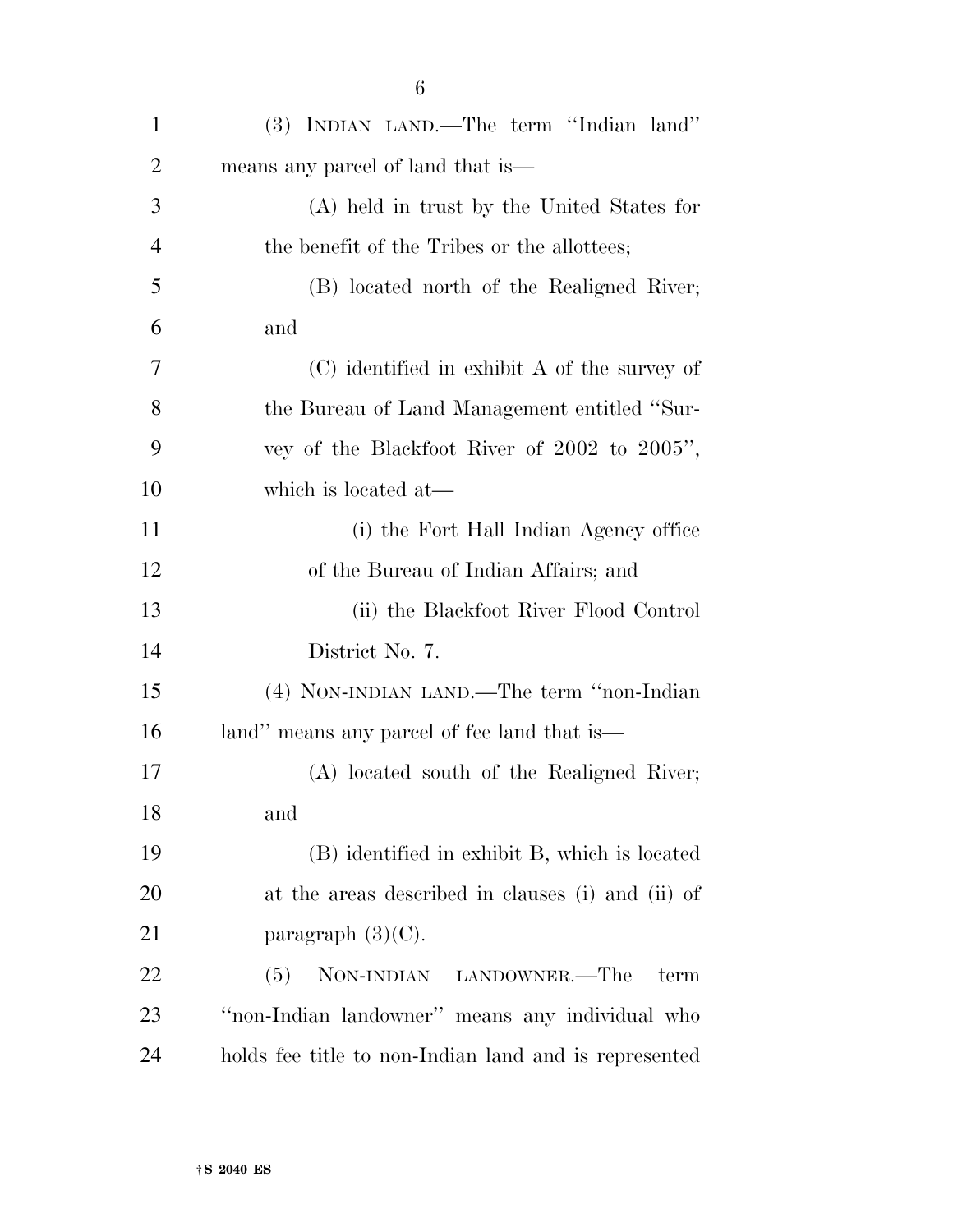| $\mathbf{1}$   | by the Blackfoot River Flood Control District No. 7    |
|----------------|--------------------------------------------------------|
| $\overline{2}$ | for purposes of this Act.                              |
| 3              | (6) REALIGNED RIVER.—The term "Realigned               |
| $\overline{4}$ | River" means that portion of the River that was re-    |
| 5              | aligned by the Corps of Engineers during calendar      |
| 6              | year 1964 pursuant to the project described in sec-    |
| 7              | tion $2(a)(4)(A)$ .                                    |
| 8              | (7) RESERVATION.—The term "Reservation"                |
| 9              | means the Fort Hall Reservation established by Ex-     |
| 10             | ecutive order during calendar year 1867 and con-       |
| 11             | firmed by treaty during calendar year 1868.            |
| 12             | (8) RIVER.—The term "River" means<br>the               |
| 13             | Blackfoot River located in the State of Idaho.         |
| 14             | (9) SECRETARY.—The term "Secretary" means              |
| 15             | the Secretary of the Interior.                         |
| 16             | (10) TRIBES.—The term "Tribes" means the               |
| 17             | Shoshone-Bannock Tribes.                               |
| 18             | SEC. 4. RELEASE OF CLAIMS TO CERTAIN INDIAN AND NON-   |
| 19             | INDIAN OWNED LANDS.                                    |
| <b>20</b>      | (a) RELEASE OF CLAIMS.—Effective on the date of        |
| 21             | enactment of this Act—                                 |
| 22             | (1) all existing and future claims with respect        |
| 23             | to the Indian land and the non-Indian land and all     |
| 24             | right, title, and interest that the Tribes, allottees, |
| 25             | non-Indian landowners, and the Blackfoot River         |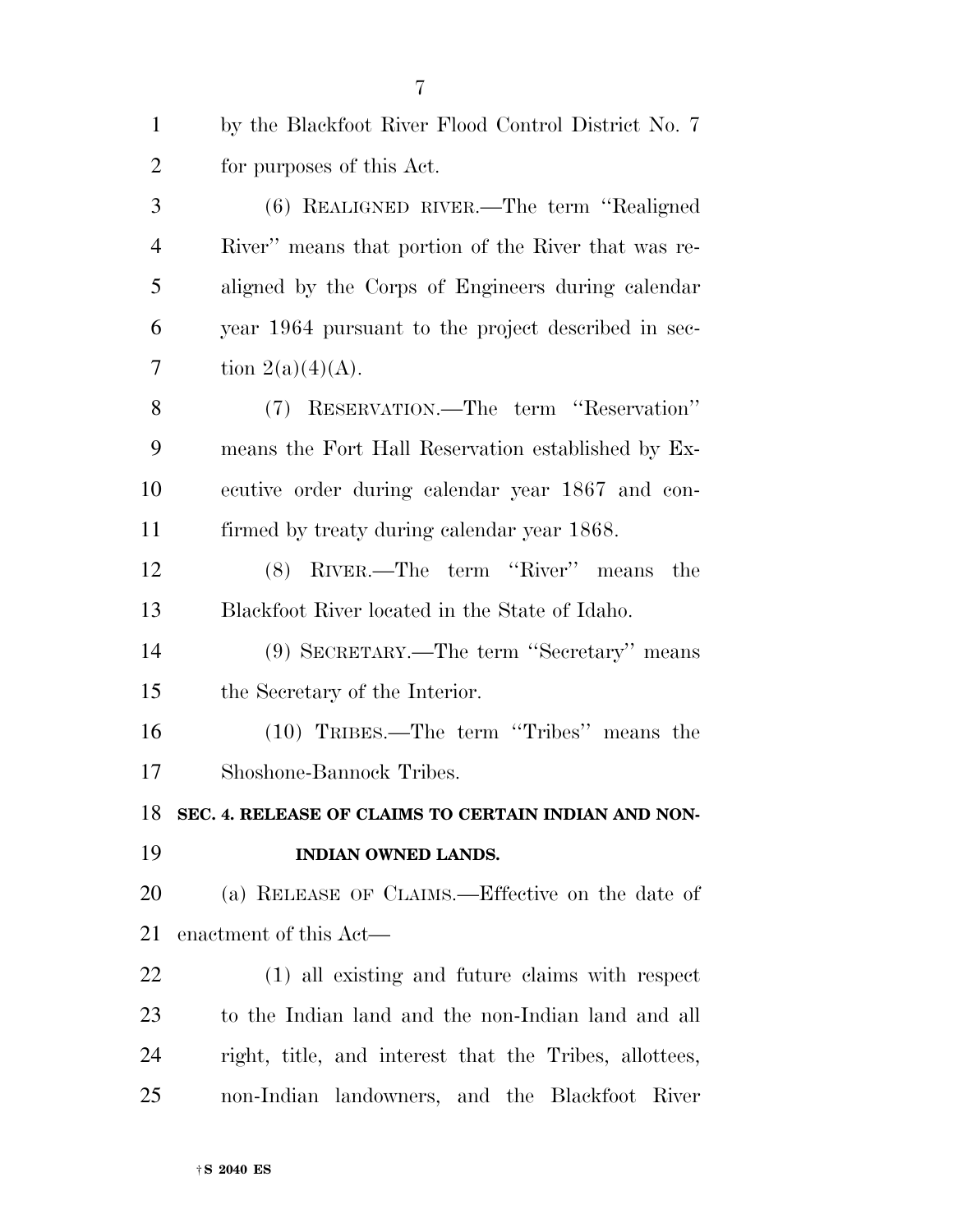Flood Control District No. 7 may have had to that land shall be extinguished;

 (2) any interest of the Tribes, the allottees, or the United States, acting as trustee for the Tribes or allottees, in the Indian land shall be extinguished under section 2116 of the Revised Statutes (com- monly known as the ''Indian Trade and Intercourse Act'') (25 U.S.C. 177); and

 (3) to the extent any interest in non-Indian land transferred into trust pursuant to section 5 vio- lates section 2116 of the Revised Statutes (com- monly known as the ''Indian Trade and Intercourse Act'') (25 U.S.C. 177), that transfer shall be valid, subject to the condition that the transfer is con- sistent with all other applicable Federal laws (includ-ing regulations).

 (b) DOCUMENTATION.—The Secretary may execute and file any appropriate documents (including a plat or map of the transferred Indian land) that are suitable for filing with the Bingham County clerk or other appropriate county official, as the Secretary determines necessary to carry out this Act.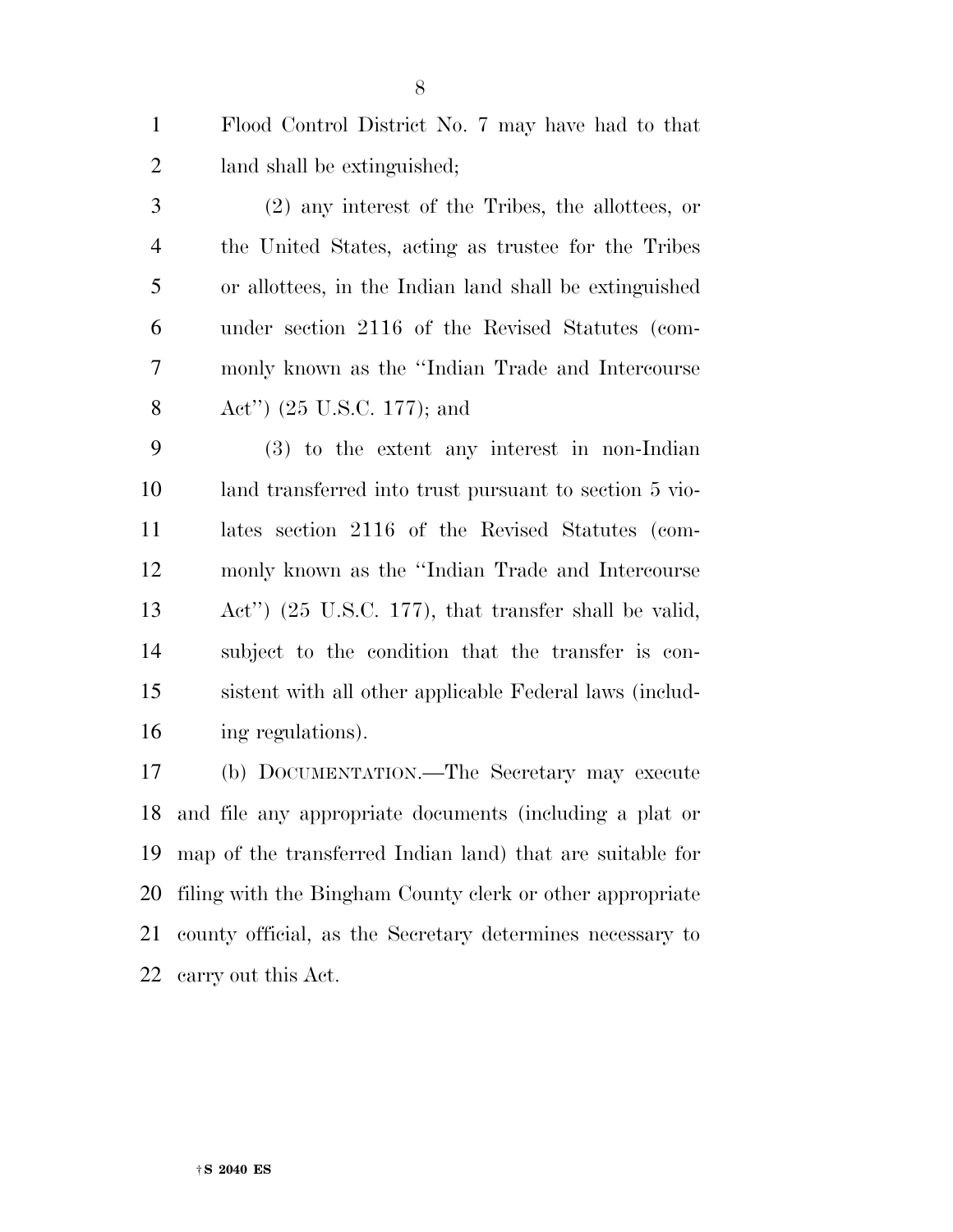### **SEC. 5. NON-INDIAN LAND TO BE PLACED INTO TRUST FOR TRIBES.**

 Effective on the date of enactment of this Act, the non-Indian land shall be considered to be held in trust by the United States for the benefit of the Tribes.

#### **SEC. 6. TRUST LAND TO BE CONVERTED TO FEE LAND.**

 (a) IN GENERAL.—As soon as practicable after the date of enactment of this Act, the Secretary shall transfer the Indian land to the Blackfoot River Flood Control Dis- trict No. 7 for use or sale in accordance with subsection (b).

(b) USE OF LAND.—

 (1) IN GENERAL.—The Blackfoot River Flood Control District No. 7 shall use any proceeds from the sale of land described in subsection (a) according to the following priorities:

 (A) To compensate, at fair market value, each non-Indian landowner for the net loss of land to that non-Indian landowner resulting from the implementation of this Act.

 (B) To compensate the Blackfoot River Flood Control District No. 7 for any adminis- trative or other expenses relating to carrying out this Act.

†**S 2040 ES** (2) REMAINING LAND.—If any land remains to be conveyed or proceeds remain after the sale of the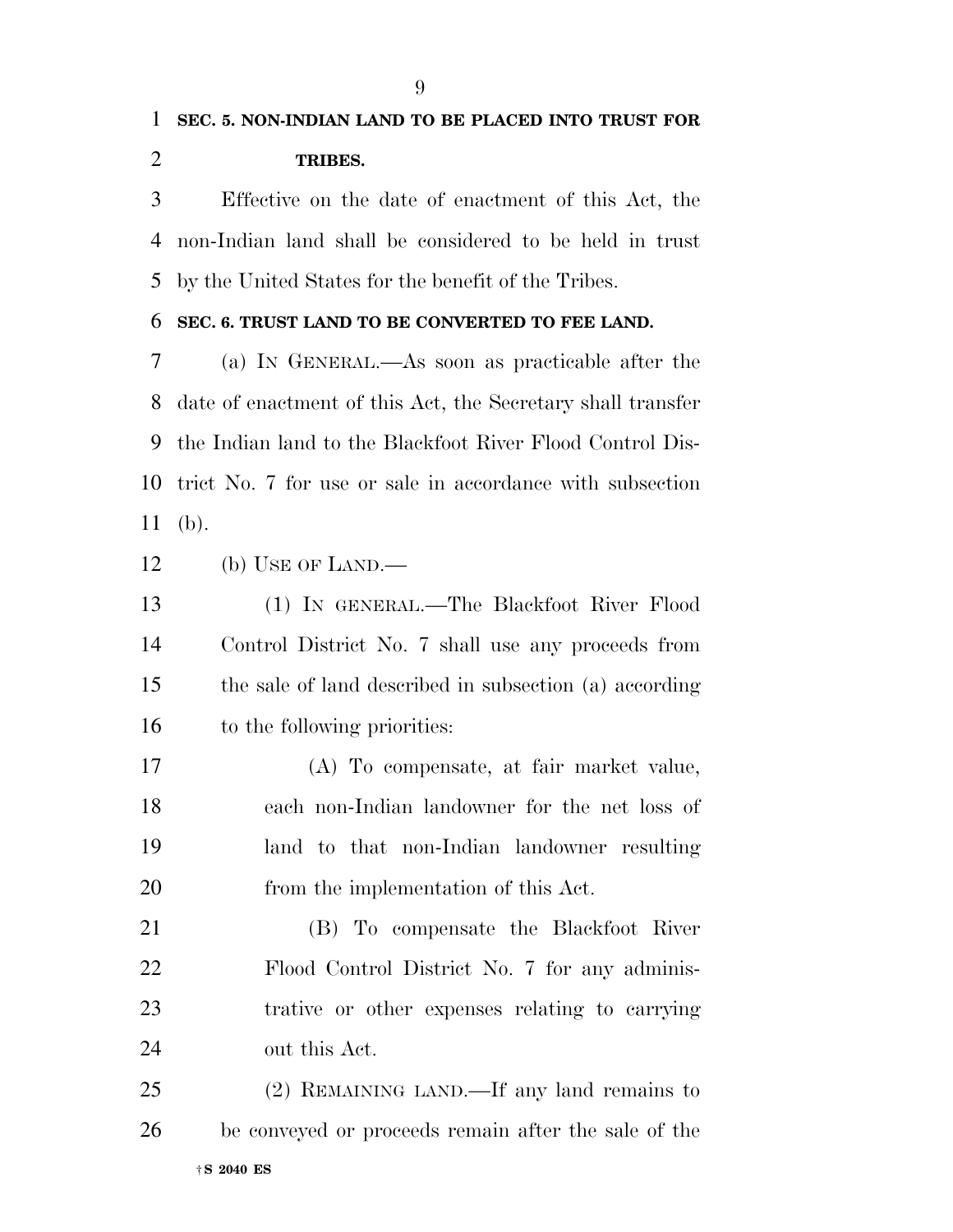land, the Blackfoot River Flood Control District No. 2 7 may dispose of that remaining land or proceeds as the Blackfoot River Flood Control District No. 7 de-termines to be appropriate.

#### **SEC. 7. EFFECT ON ORIGINAL RESERVATION BOUNDARY.**

 Nothing in this Act affects the original boundary of the Reservation, as established by Executive order during calendar year 1867 and confirmed by treaty during cal-endar year 1868.

#### **SEC. 8. EFFECT ON TRIBAL WATER RIGHTS.**

 Nothing in this Act extinguishes or conveys any water right of the Tribes, as established in the agreement enti- tled ''1990 Fort Hall Indian Water Rights Agreement'' and ratified by section 4 of the Fort Hall Indian Water Rights Act of 1990 (Public Law 101–602; 104 Stat. 3060).

#### **SEC. 9. EFFECT ON CERTAIN OBLIGATIONS.**

 (a) IN GENERAL.—Except as provided in subsection (b), nothing in this Act affects the obligation of Blackfoot River Flood Control District No. 7 to maintain adequate rights-of-way for the operation and maintenance of the 22 local flood protection projects described in section  $2(a)(4)$  pursuant to agreements between the Blackfoot River Flood Control District No. 7 and the Corps of Engineers.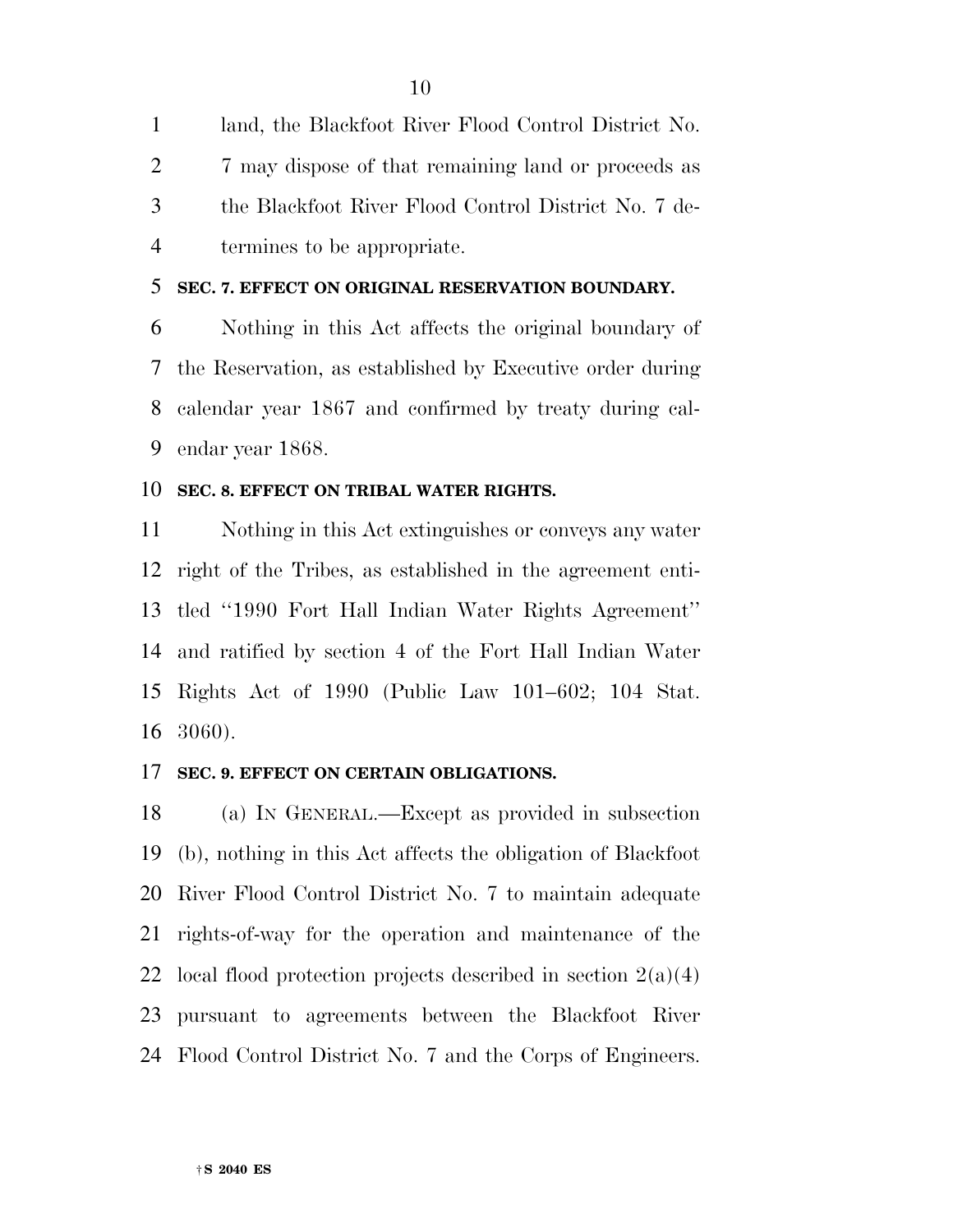(b) RESTRICTION ON FEES.—Any land conveyed to the Tribes pursuant to this Act shall not be subject to fees assessed by Blackfoot River Flood Control District No. 7.

#### **SEC. 10. DISCLAIMERS REGARDING CLAIMS.**

Nothing in this Act—

 (1) affects in any manner the sovereign claim of the State of Idaho to title in and to the beds and banks of the River under the equal footing doctrine of the Constitution of the United States;

 (2) affects any action by the State of Idaho to establish the title described in paragraph (1) under section 2409a of title 28, United States Code (com-14 monly known as the "Quiet Title Act");

 (3) affects the ability of the Tribes or the United States to claim ownership of the beds and banks of the River; or

 (4) extinguishes or conveys any water rights of non-Indian landowners or the claims of those land-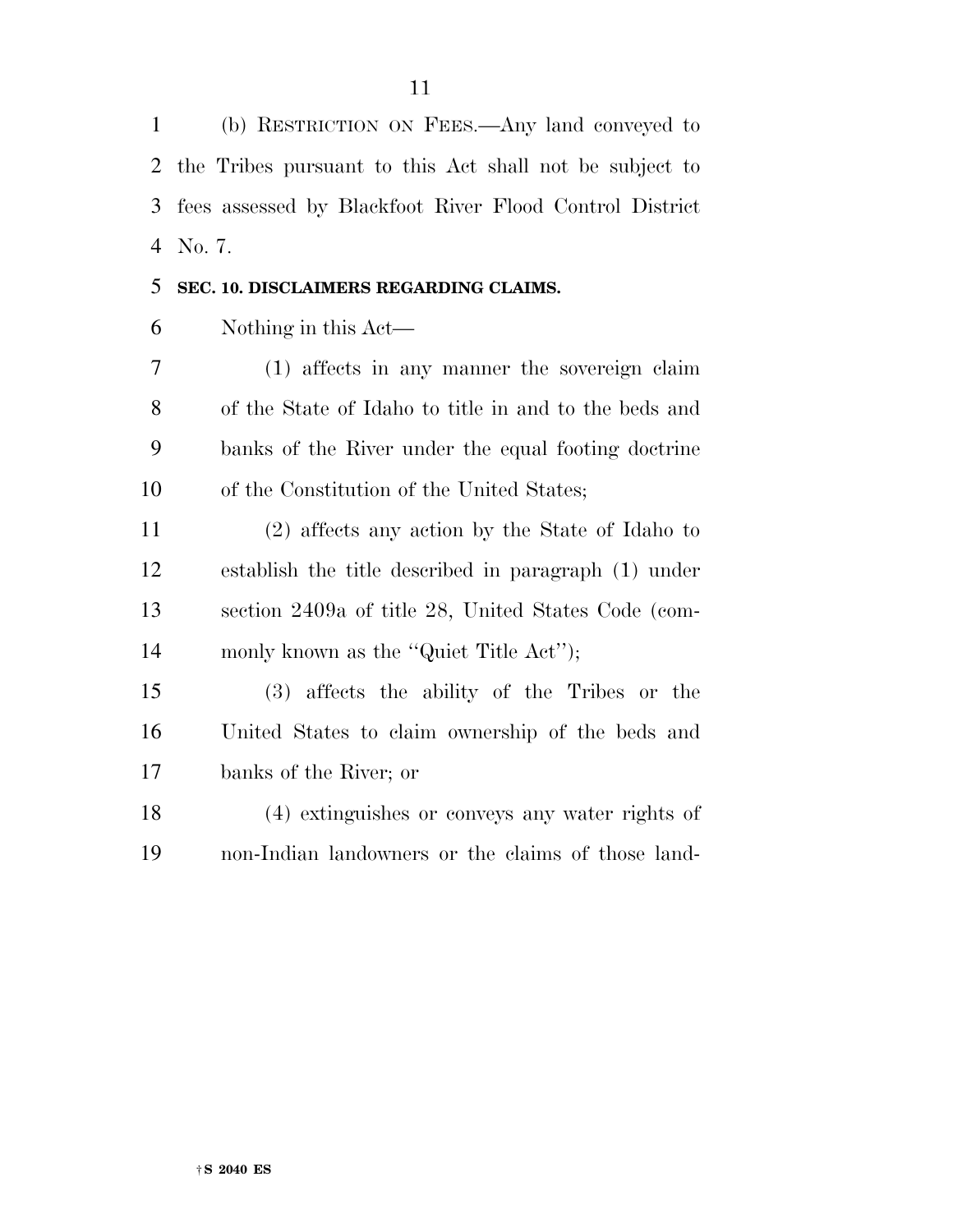- 1 owners to water rights in the Snake River Basin Ad-
- 2 judication.

Passed the Senate September 18, 2014.

Attest:

*Secretary.*